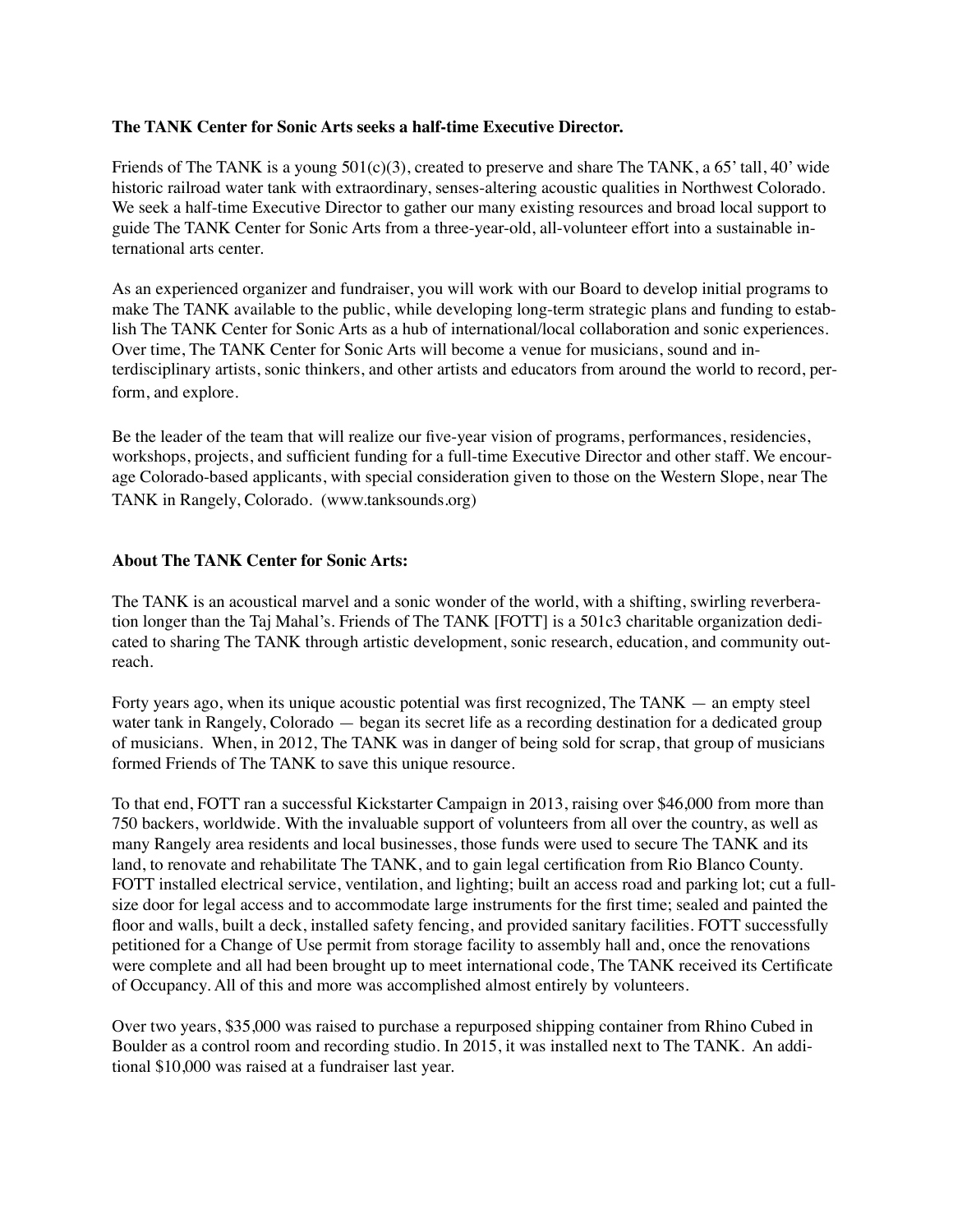During Rangely's Septemberfest 2015, an Open House was held at The TANK that drew musicians, performers, and visitors from Rangely, Denver, Vernal (Utah), and beyond. Spontaneous jam sessions, a workshop with homeschool students, two concerts at the local elementary school, many hours of sonic exploration by local residents, and a free concert came together at The TANK that weekend. A few weeks later, The Flobots visited The TANK as part of "Detour," a pilot program from Colorado Creative Industries and the Colorado Office of Economic Development. Even before its official opening, The TANK is already known, talked about, and visited by people in the region, and is fast becoming a signature element of the Western Slope.

FOTT ran another successful Kickstarter campaign earlier this year. Thanks to 694 backers from 18 countries, FOTT raised \$63,730 to fund The TANK Center for Sonic Arts as a destination and experience for sonic tourists and local residents alike. Conceived as a hub of international/local collaboration and sonic experiences, The TANK Center for Sonic Arts will provide a venue for musicians, sound and interdisciplinary artists, architects, sonic thinkers, and other artists and educators from around the world to record, perform, and explore. Through an extensive outreach program, The TANK Center for Sonic Arts will be an educational resource with Days of Sonic Learning and other activities for local school groups, organizations, institutions of higher learning, and residents. Artist residencies will dovetail with community participation. Local youth will learn about audio arts and recording from award-winning producers. The TANK Center for Sonic Arts will provide a focal point for music and sound events across Colorado, and Rio Blanco County will share in the success of The TANK Center for Sonic Arts when concerts, workshops, residencies, and sonic tourism bring the world to Rangely's doorstep.

# **Half-time Executive Director The TANK Center for Sonic Arts**

# **Job Description**

# **Financial Management**

- Create and implement a development plan to ensure a sustainable, diverse funding base.
- Develop and expand donor relationships, gifts, sponsorships, earned income, and partnerships.
- Lead the solicitation of large gifts, leverage board and industry connections, and cultivate strong, lasting relationships with key foundation, corporate, and individual donors.
- Develop and oversee the annual operating plan and the capital improvement plan.
- Develop a long term plan that ensures the viability of The TANK Center for Sonic Arts, including revenue projections, improvement plans, and staffing requirements.
- Maintain adequate cash flows to ensure financial responsibility.

# **Operations of The TANK Center for Sonic Arts**

- Work with the Board and advisors to design and implement a strategic plan for operating The TANK Center for Sonic Arts.
- Implement a program plan for events and activities at The TANK Center for Sonic Arts.
- Enlist, train, and manage docents and volunteers to assist in all aspects of operations, including maintenance.
- Implement an Education and Outreach program in the region's schools.
- Oversee the process for artists to visit, work, and record in The TANK on an hourly or daily basis.
- Facilitate interactions between the community and visiting artists.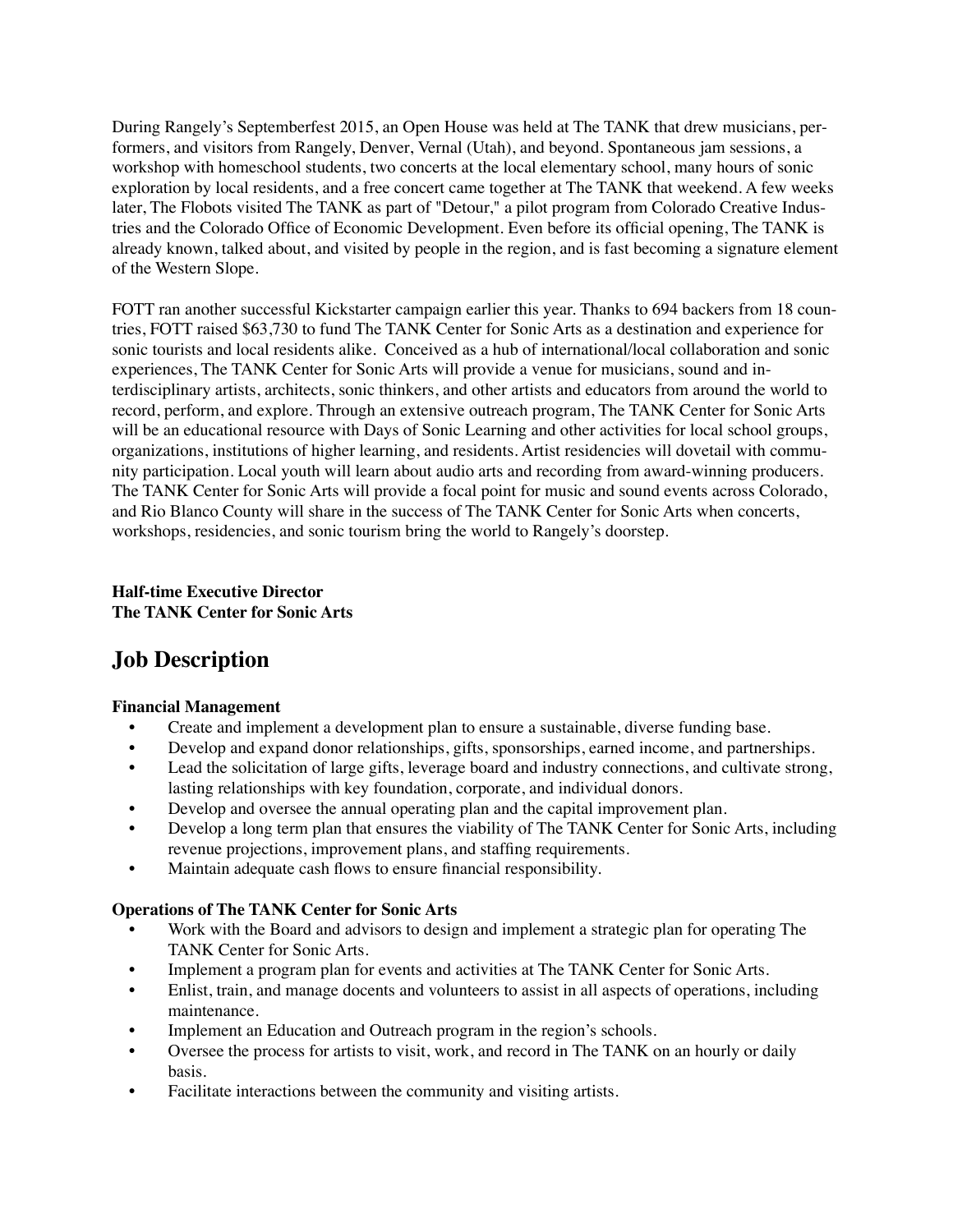• Make The TANK available to regional institutions of higher learning as a resource.

# **Marketing**

- Develop plans to promote and improve the visibility of The TANK Center for Sonic Arts locally, nationally, and internationally.
- Manage the development/production of all communications, including print, PR, web and social media for The TANK Center for Sonic Arts.

#### **Board of Directors (BOD) Governance/Management**

- Work closely with BOD Chair to prepare and run board meetings, maintain a productive relationship with all BOD members, and provide a state of The TANK Center for Sonic Arts report at each meeting.
- Facilitate communication between BOD and staff.
- Work with BOD committees to achieve goals.
- Assist in the recruitment, orientation, and training of new BOD members.

#### **Community Relations**

- Represent The TANK Center for Sonic Arts through effective community relations, outreach, marketing efforts, and attendance at public functions.
- Participate in community and government conferences and meetings to further the goals of The TANK Center for Sonic Arts to increase the awareness, visibility, influence, and impact of the organization.
- Pro-actively promote The TANK Center for Sonic Arts to key constituents: schools, parents, funders, government agencies, arts agencies, and program partners.
- Assist the Education & Outreach Committee in its work to develop new and innovative programs for sonic education within the region's school districts.
- Establish and maintain productive relationships with other organizations advocating for the role of the arts in education and healthy communities.
- Respond to press and media queries.

#### **Administration**

- Facilitate all contract administration.
- Oversee all fiscal management.
- Oversee all maintenance and operation of the facility.

#### **Staff and Management development**

- Provide overall leadership and direction for all staff and volunteers.
- Develop and promote a culture of teamwork, open communication, mutual respect, creativity, and achievement.
- Hire and supervise staff and independent contractors.
- Oversee and enforce all personnel policies of The TANK Center for Sonic Arts, including adherence to all employment laws.
- Propose changes in policy to BOD to keep pace with organizational changes.
- Facilitate training and support for all volunteers and staff.
- Manage all personnel and volunteers.